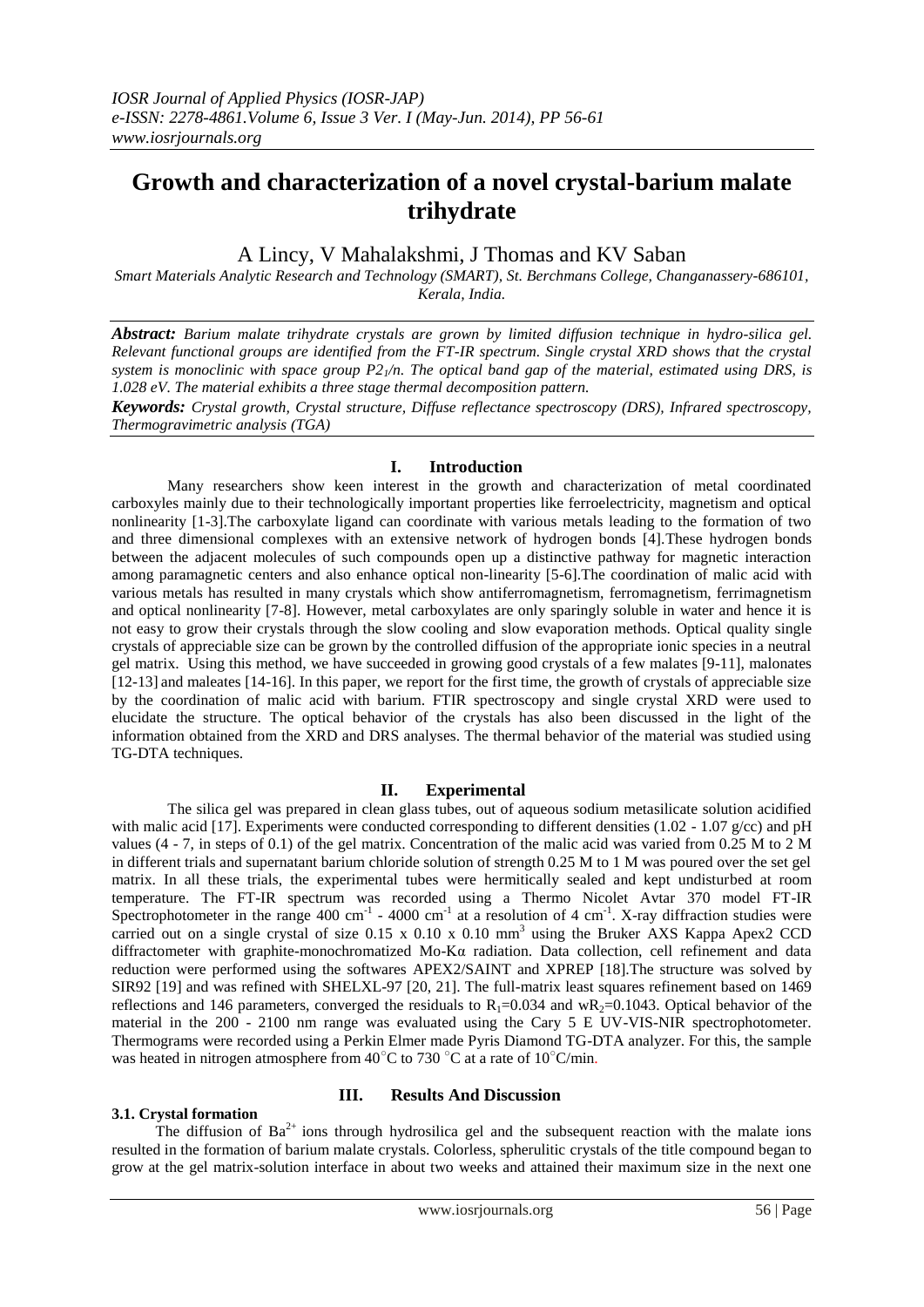week period. Gel medium of density 1.06 gm/cc set at pH 6 yielded better crystals corresponding to concentrations 0.75 M and 0.25 M of the inner and outer reactants respectively.

#### **3.2. FTIR spectral analysis**

The recorded FT-IR spectrum (Fig. 1) bears the signatures of all the functional groups in the title compound. The bands assigned to the various types of vibrations are listed in Table 1. The band at 3342 cm<sup>-1</sup> represents the symmetric stretching mode of the OH group. As expected, the symmetric stretching of the CH group appears at 2969 cm<sup>-1</sup>. The two bands at 895 cm<sup>-1</sup> and 598 cm<sup>-1</sup> correspond to the rocking and wagging modes of water. The asymmetric and symmetric stretching of the carboxylate group is revealed by the bands at 1556 cm<sup>-1</sup> and 1414 cm<sup>-1</sup> respectively. The weak band at 1202 cm<sup>-1</sup> is due to the symmetric stretch of C-C bond while the band at  $960 \text{ cm}^{-1}$  is attributed to the rocking mode of methylene group. The metal-oxygen stretching is revealed by the band at  $668 \text{ cm}^{-1}$ .



Figure 1. FTIR spectrum of barium malate trihydrate.

| <b>Table 1.</b> Specular assignments of IR peaks. |                             |                           |                             |  |
|---------------------------------------------------|-----------------------------|---------------------------|-----------------------------|--|
| Wavenumber $(cm-1)$                               | Assignment                  | $W$ avenumber $(cm^{-1})$ | Assignment                  |  |
| 3342                                              | $v_s$ (OH)                  | 1202                      | $v_s(CC)$                   |  |
| 2969                                              | $v_s$ (CH)                  | 960                       | $\rho_r$ (CH <sub>2</sub> ) |  |
| 1556                                              | $v_{\rm as}$ (OCO)          | 895                       | $\rho_r$ (H <sub>2</sub> O) |  |
| 1449                                              | $\delta$ (CH <sub>2</sub> ) | 668                       | $\upsilon$ (Ba-O)           |  |
| 1414                                              | $v_s (OCO)$                 | 598                       | $\rho_w(H_2O)$              |  |
| 1278                                              | $\rho_{w}(CH_{2})$          |                           |                             |  |

|                | Table 1. Spectral assignments of IR peaks    |
|----------------|----------------------------------------------|
| $A$ coicenwant | $W$ <sub>a</sub> yanumbar(am <sup>-1</sup> ) |

#### **3.3. Structure determination using single crystal XRD**

Single crystal XRD studies revealed that the crystallized complex is barium malate trihydrate  $(BaC_4H_4O_5.3H_2O)$ . It crystallizes in the monoclinic system with space group P2<sub>1</sub>/n. The unit cell parameters are a = 10.578(2) Å, b = 7.289(2) Å, c = 10.799(2) Å,  $\alpha$  =90°,  $\beta$  =95.570(10)°,  $\gamma$  =90°. Table 2 gives the crystal structure and refinement data. The ORTEP [22] of the molecule, drawn with thermal ellipsoids at 50% probability is shown in Fig. 2.

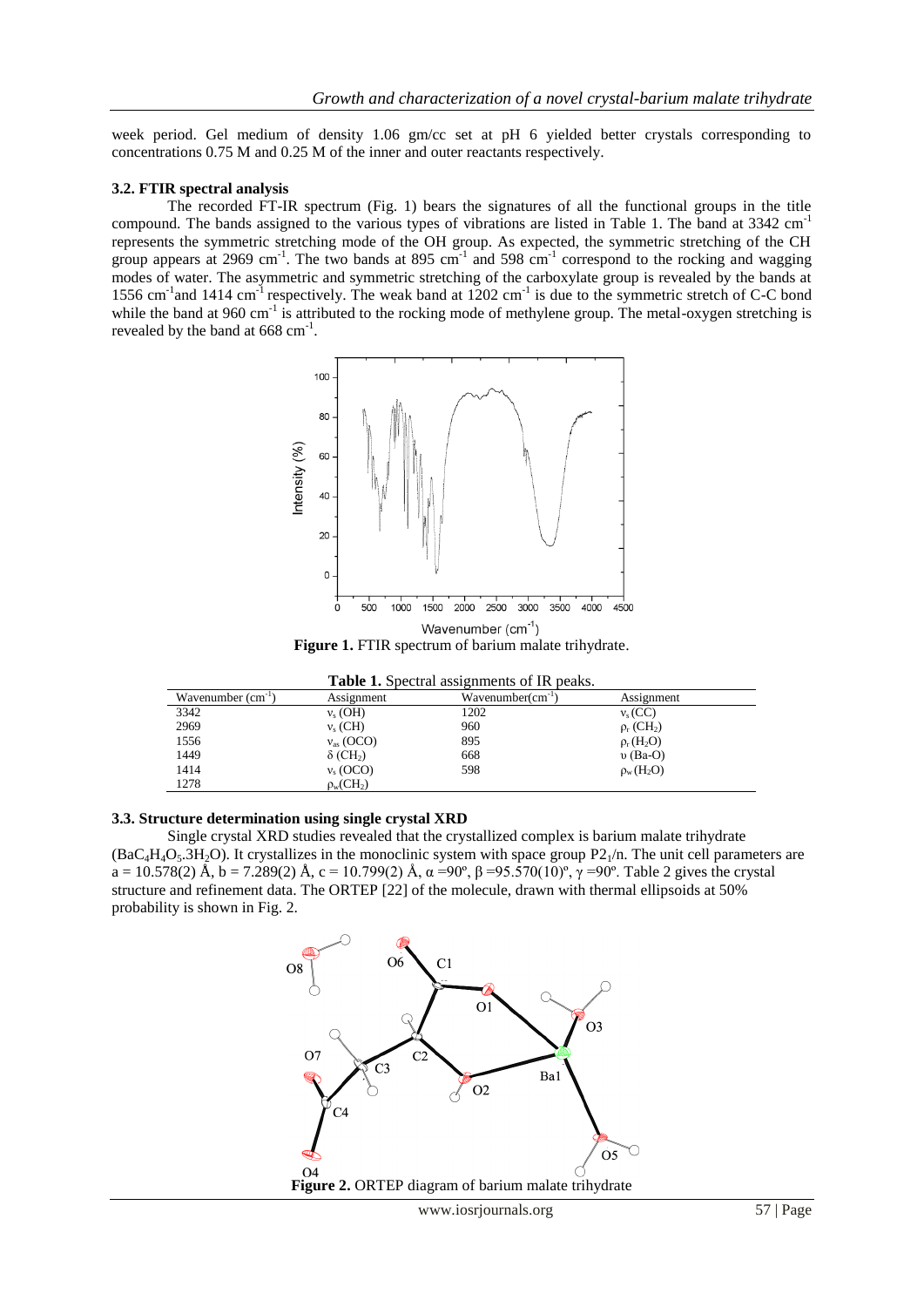| Empirical formula                        | $C_4$ H <sub>10</sub> Ba $O_8$                             |  |
|------------------------------------------|------------------------------------------------------------|--|
| Formula weight                           | 323.46                                                     |  |
| Temperature                              | 293(2) K                                                   |  |
| Wavelength                               | $0.71073 \text{ Å}$                                        |  |
| Crystal system, Space group              | Monoclinic, $P2_1/n$                                       |  |
| Unit cell dimensions                     | $a = 10.578(2)$ Å $\alpha = 90^{\circ}$                    |  |
|                                          | $b = 7.289(2)$ $\AA$ $\beta = 95.570(10)^{\circ}$          |  |
|                                          | $c = 10.799(2)$ Å $\gamma = 90^{\circ}$                    |  |
| Volume                                   | $828.8(3)$ $\AA$ <sup>3</sup>                              |  |
| Z, Calculated density                    | 4, 2.592 $Mg/m^3$                                          |  |
| Absorption coefficient                   | $4.808$ mm <sup>-1</sup>                                   |  |
| F(000)                                   | 616                                                        |  |
| Crystal size                             | $0.15$ mm x $0.10$ mm x $0.10$ mm                          |  |
| $\theta$ range for data collection       | $2.57^{\circ}$ to $25.00^{\circ}$                          |  |
| Limiting indices                         | $-12 \le h \le 12$ , $-8 \le k \le 8$ , $-12 \le l \le 12$ |  |
| Reflections collected / unique           | 7359 / 1469 [R(int) = 0.0266]                              |  |
| Completeness to $\theta = 25.00^{\circ}$ | 100.0%                                                     |  |
| Absorption correction                    | Semi-empirical from equivalents                            |  |
| Max. and min. transmission               | 0.621 and 0.571                                            |  |
| Refinement method                        | Full-matrix least-squares on $F^2$                         |  |
| Data / restraints / parameters           | 1469/7/146                                                 |  |
| Goodness-of-fit on $F^2$                 | 1.133                                                      |  |
| Final R indices $[L>2\sigma(I)]$         | $R_1 = 0.0340$ , $wR_2 = 0.1043$                           |  |
| R indices (all data)                     | $R_1 = 0.0354$ , $wR_2 = 0.1059$                           |  |
| Largest diff. peak and hole              | 1.765 and -0.873 e. $A^{-3}$                               |  |

**Table 2.** Crystal data and structure refinement.

In the structure, each  $Ba^{2+}$  ion is coordinated to seven oxygen atoms, five from three different malate ligands and two from coordinated water molecules and hence forming a pentagonal bipyramid (Fig. 3). Each malate ring is linked to three barium ions. One molecule of water is seen trapped in the lattice. The other two water molecules are coordinated to the same barium ion and remain almost perpendicular to each other as evident from the O(5)- Ba- O(3) angle. The selected bond distances and bond angles are listed in Tables 3 and 4 respectively. The inter-molecular hydrogen bonds stabilize the structure.



**Figure 3.** Polymeric structure of barium malate trihydrate

| Table 3. Selected bond lengths (Å) |  |  |  |  |
|------------------------------------|--|--|--|--|
|------------------------------------|--|--|--|--|

| Bond                 | Length $(A)$ | $\mathcal{Q}^{\mathcal{P}}$<br>$\sim$ $\sim$ $\sim$<br>Bond | Length $(A)$ |
|----------------------|--------------|-------------------------------------------------------------|--------------|
| $C(1)-O(6)$          | 1.242(6)     | $O(1)$ - Ba $(1)$                                           | 2.245(4)     |
| $C(1)-O(1)$          | 1.262(6)     | $O(2)$ - Ba(1)                                              | 2.494(4)     |
| $C(1)$ - $C(2)$      | 1.530(7)     | $O(2)$ - H $(2A)$                                           | 0.844(10)    |
| $C(1)$ - Ba $(1)$    | 3.150(5)     | $O(3)$ - Ba(1)                                              | 2.348(4)     |
| $C(2)-O(2)$          | 1.431(6)     | $O(3)$ - H $(3D)$                                           | 0.892(10)    |
| $C(2)$ - $C(3)$      | 1.522(7)     | $O(3)$ - H $(3C)$                                           | 0.893(10)    |
| $C(2)$ - Ba(1)       | 3.398(5)     | $O(4)$ - Ba $(1)$ #2                                        | 2.310(4)     |
| $C(2)$ - H $(2)$     | 0.9800       | $O(4)$ - Ba $(1)$ #1                                        | 2.832(4)     |
| $C(3)$ - $C(4)$      | 1.521(6)     | $O(5)$ - Ba $(1)$                                           | 2.216(3)     |
| $C(3)$ - H $(3A)$    | 0.9700       | $O(5)$ - H $(5A)$                                           | 0.896(10)    |
| $C(3)$ - H $(3B)$    | 0.9700       | $O(5)$ - H $(5B)$                                           | 0.893(10)    |
| $C(4)$ - $O(4)$      | 1.246(6)     | $O(7)$ - Ba $(1)$ #1                                        | 2.263(4)     |
| $C(4)-O(7)$          | 1.257(6)     | $O(8)$ - H $(8A)$                                           | 0.898(11)    |
| $C(4)$ -Ba $(1)$ #1  | 2.906(5)     | $O(8)$ - H $(8B)$                                           | 0.899(11)    |
| $C(4)$ - Ba $(1)$ #2 | 3.261(5)     | $Ba(1)-O(7)$ #3                                             | 2.263(4)     |
| $O(1)$ - Ba $(1)$    | 2.245(4)     | $Ba(1)-O(4)\#2$                                             | 2.310(4)     |

CCDC 912367 contains the supplementary crystallographic data for this paper. These data can be obtained free of charge via [http://www.ccdc.cam.ac.uk/conts/retrieving.html.](http://www.ccdc.cam.ac.uk/conts/retrieving.html)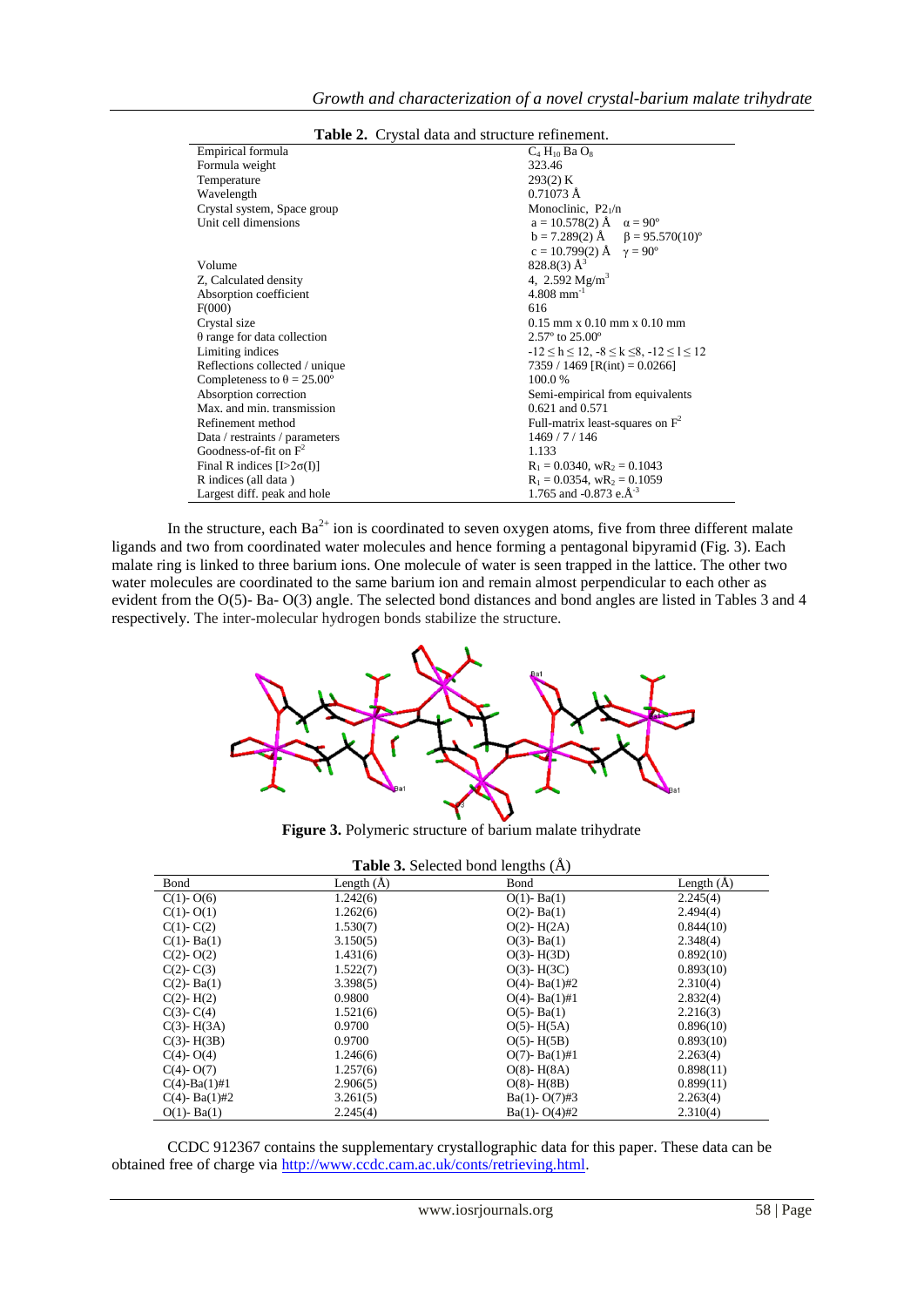| <b>Table 4.</b> Selected bond angles (°). |             |                            |             |
|-------------------------------------------|-------------|----------------------------|-------------|
| Bond                                      | Angle $(°)$ | Bond                       | Angle $(°)$ |
| $O(6)-C(1)-O(1)$                          | 123.0(4)    | $O(5)$ -Ba(1)- $O(3)$      | 84.74(14)   |
| $O(6)-C(1)-C(2)$                          | 116.9(4)    | $O(1)$ -Ba $(1)$ -O $(3)$  | 96.51(14)   |
| $C(1)-C(2)-H(2)$                          | 109.1       | $O(3)$ -Ba(1)- $O(2)$      | 78.48(14)   |
| $Ba(1)-C(2)-H(2)$                         | 120.4       | $O(5)$ -Ba(1)-C(1)         | 137.12(13)  |
| $C(4)-C(3)-C(2)$                          | 113.0(4)    | $O(1)$ -Ba $(1)$ -C $(1)$  | 19.06(12)   |
| $O(4)-C(4)-O(7)$                          | 122.0(4)    | $O(5)$ -Ba(1)-C(2)         | 110.49(13)  |
| $O(4)-C(4)-C(3)$                          | 120.2(4)    | $O(1)$ -Ba(1)-C(2)         | 45.39(12)   |
| $O(7)$ -C(4)-C(3)                         | 117.8(4)    | $O(5)$ -Ba(1)-H(3D)        | 90.6(13)    |
| $C(1)-O(1)-Ba(1)$                         | 125.4(3)    | $O(1)$ -Ba $(1)$ -H $(3D)$ | 97.1(14)    |
| $C(2)-O(2)-Ba(1)$                         | 117.4(3)    | $C(2)$ -Ba(1)-H(3D)        | 92.0(12)    |
| $C(2)-O(2)-H(2A)$                         | 102(6)      | $H(5A)$ -Ba(1)-H(3D)       | 98(2)       |
| $Ba(1)-O(2)-H(2A)$                        | 136(6)      | $O(5)$ -Ba(1)-H(3C)        | 95.3(11)    |
| $Ba(1)-O(3)-H(3D)$                        | 121(5)      | $O(1)$ -Ba $(1)$ -H $(3C)$ | 81.4(9)     |
| $Ba(1)-O(3)-H(3C)$                        | 114(4)      | $H(5A)$ -Ba(1)-H(5B)       | 29.2(17)    |
| $H(3D)-O(3)-H(3C)$                        | 100(6)      | $H(3D)$ -Ba(1)-H(5B)       | 95(2)       |
| $O(5)$ -Ba(1)- $O(1)$                     | 154.65(14)  | $H(3C)$ -Ba(1)-H(5B)       | 106.3(17)   |

#### **3.4. Diffused reflectance spectroscopy**

The diffuse reflectance from the sample in the UV-Vis-NIR region is depicted in Fig. 4.



**Figure 4.** Diffused reflectance spectrum of barium malate trihydrate.

Following the Kubelka-Munk method, the optical band gap of the material is determined by plotting  $((k/s)hv)^2$  versus hv (inset of Fig. 4) where R, k and s are the reflectance, absorption and scattering coefficients respectively [23, 24]. The band gap evaluated from the linear fit of the curve on the energy axis is 1.028 eV. The low value of the band gap indicates relatively densely packed crystalline nature of the complex [25].

#### **3.5. Thermal studies**



Figure 5. TG - DTA curves of barium malate trihydrate.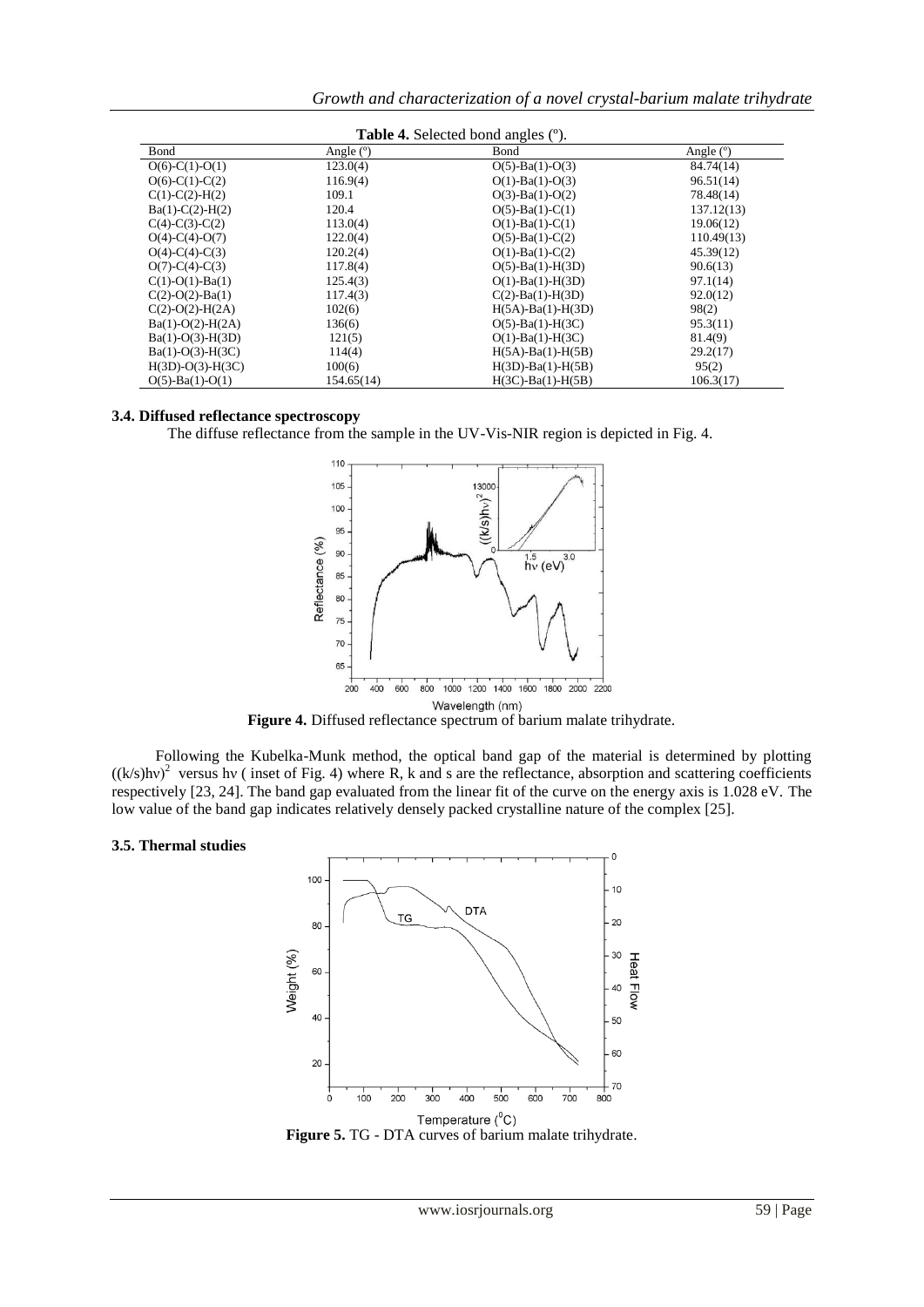The TG-DTA curves (Fig. 5) showed the material to be thermally stable upto 130 °C. This stability can be attributed to the presence of inter-molecular hydrogen bonds in the structure. The compound becomes anhydrous at 170 ºC and remains stable upto 270 ºC. The endotherm at 160 ºC in the DTA confirms this dehydration process. During the next stage of decomposition (270 ºC - 450 ºC), barium oxalate is formed by the elimination of carbon monoxide and methane molecules. A small exothermic peak in the DTA at 350 ºC confirms this transformation. The liberation of carbon monoxide results in the formation of barium carbonate during the third stage that extends upto 490ºC. Weight loss observed beyond 490 ºC indicates the formation of an ultimate stable product barium oxide at a higher temperature. The observed mass loss in each stage concurs well with the calculated values (Table 5).

From the thermal studies it is evident that the feasible chemical reaction that leads to the formation of the title compound is:

 $BaCl_2 + C_4H_6O_5 + 3H_2O \rightarrow BaC_4H_4O_5.3H_2O + 2HCl.$ 

| <b>Table 5.</b> The decomposition process of $BdC_4H_4O_5$ . $3H_2O$ |                           |                                 |                   |               |                 |
|----------------------------------------------------------------------|---------------------------|---------------------------------|-------------------|---------------|-----------------|
| Stage                                                                | Decomposition             | Products                        | <b>Molecules</b>  | Observed mass | Calculated mass |
|                                                                      | temperature $(^{\circ}C)$ | after decomposition             | evolved           | loss(%)       | loss(%)         |
|                                                                      | $130 - 170$               | $BaC4H4O5$                      | 3H <sub>2</sub> O |               | 16.71           |
|                                                                      | 270-450                   | BaC <sub>2</sub> O <sub>4</sub> | $CO + CH4$        | 13.7          | 13.5            |
| Ш                                                                    | 450-490                   | BaCO <sub>3</sub>               | CO                |               | 8.6             |

**Table 5**. The decomposition process of BaC H<sub>O</sub> $\alpha$ <sup>3H<sub>O</sub></sub></sup>

#### **IV. Conclusions**

 Colorless crystals of barium malate trihydrate are grown for the first time using the technique of limited diffusion of ionic species in hydrosilica gel. The best crystals were obtained in a gel of density 1.06 g/cc at pH 6. Different functional groups in the material were identified using the FT-IR study. Single crystal X-ray diffraction studies revealed that the compound would crystallize in the monoclinic system with centrosymmetric space group  $P2_1/n$ . The optical band gap of the material, estimated from DRS spectrum, is 1.028 eV. As the material belongs to a centrosymmetric space group, the chance for optical nonlinearity is ruled out. The thermal stability of the compound upto 130  $^{\circ}$ C is established from the TG-DTA analyses.

#### **References**

- [1] T. Pal, T. Kar, T. G. Boceli and L. Rigi, Morphology, crystal structure and thermal and spectral studies of semiorganic nonlinear optical crystal LAHClBr, Cryst. Growth Des. 4, 2004, 743-747.
- [2] J. Sun, J. Zheng, Y. Che and B. Xi, Growth and properties of organic nonlinear optical crystals: L-tartaric acid–nicotinamide and D-tartaric acid–nicotinamide, J. Cryst. Growth, 257, 2003, 136-140.
- [3] P. V. Dhanaraj, N. P. Rajesh, G. Vinitha and G. Bhagavannarayana, Crystal structure and characterization of a novel organic optical crystal: 2-Aminopyridinium trichloroacetate, Mater. Res. Bull., 46, 2011, 726-731.
- [4] Y. R. Martin, M. H. Molina, J. Sanchiz, C. R. Perez, F. Lloret and M. Julve, Crystal structures and magnetic properties of two- and three-dimensional malonato-bridged manganese(II) complexes, Dalton Trans., 11, 2003, 2359-2365.
- [5] C. Desplanches, E. Ruiz, A. Rodriguez-Fortea and S. Alvarez, Exchange coupling of transition-metal ions through hydrogen bonding:  A theoretical investigation, J. Am. Chem. Soc., 124, 2002, 5197-5205.
- [6] D. Xue and S. Zhang, Nonlinearity of the complex crystals with O-H bond, J. Phys. Chem. Solids, 57, 1996, 1321-1328.
- [7] A. Senthil and P. Ramasamy, Synthesis, growth and characterisation of strontium bis (hydrogen L-malate) hexahydrate bulk single crystals: A promising semi organic nonlinear optical material, J. Cryst. Growth, 312, 2010, 276-281.
- [8] F. Xie, L. Duan, J. Xu, L. Ye, Y. Liu, X. Hu and J. Song, Solvothermal synthesis and structural characterization of three isostructural 3D metal-malate coordination polymers:{[M(C4H4O5)(H2O)].H2O}n(M=Co11, Ni11, Co11/Ni11), Eur. J. Inorg., Chem., 22, 2004, 4375-4379.
- [9] T. Jini, K. V. Saban and G. Varghese, The growth, spectral and thermal properties of the coordination compound crystal- strontium malate, Cryst. Res. Technol., 41(3), 2006, 250-254.
- [10] T. Jini, K. V. Saban, G. Varghese, S. Naveen and M. A. Sridhar, Growth, crystal structure and thermal properties of calcium bis(malate) dihydrate. J. Alloys Compd., 433, 2007, 211-215.
- [11] J. Thomas, A. Lincy, V. Mahalakshmi and K. V. Saban, Spectroscopic, thermal and structural studies on manganous malate crystals, Crystallogr. Rep., 58(1), 2013, 93-97.
- [12] A. Lincy, V. Mahalakshmi, A. J. Tinto, J. Thomas and K. V. Saban, Structural thermal and dielectric properties of cobaltous malonate single crystals grown in limited diffusion media, Physica B, 405, 2010, 4673-4677.
- [13] A. Lincy, V. Mahalakshmi, J. Thomas and K. V. Saban, Growth, spectral and thermal properties of manganous malonate dihydrate crystals, Indian J. Phys., 86(2),2012, 109-112.
- [14] V. Mahalakshmi, A. Lincy, J. Thomas and K. V. Saban, Crystal growth and characterization of a new co-ordination complex barium tetrakis(maleate) dihydrate, J. Phys. Chem. Solids, 73, 2012, 584-588.
- [15] V. Mahalakshmi, A. Lincy, J. Thomas and K. V. Saban, Growth, structure and physical properties of tetraaqua bismaleato cobalt (II) crystals, IOSR J. Appl. Phys., 4, 2013, 67-74.
- [16] V. Mahalakshmi, A. Lincy, J. Thomas and K. V. Saban, Growth, structure and optical properties of an efficient NLO crystal- Aqua maleatocopper (II), Optik- Int. J. Light Electron Opt., 125, 2014, 191-195.
- [17] H. K. Henisch, Crystals in gels and Liesegang Rings (Cambridge University Press, USA, 1988).
- [18] Bruker, SADABS, APEX2, XPREP and SAINT (Bruker AXS Inc., Madison, Wisconsin, USA, 2004).
- [19] A. Altomare, G. Cascarano, C. Giacovazzo and A. Guagliardi, A completion and refinement of crystal structures with SIR92, J. Appl. Cryst., 26, 1993, 343-350.
- [20] G. M. Sheldrick, SHELXL-97, Program for the refinement of crystal structures, (University of Göttingen, Germany, 1997).